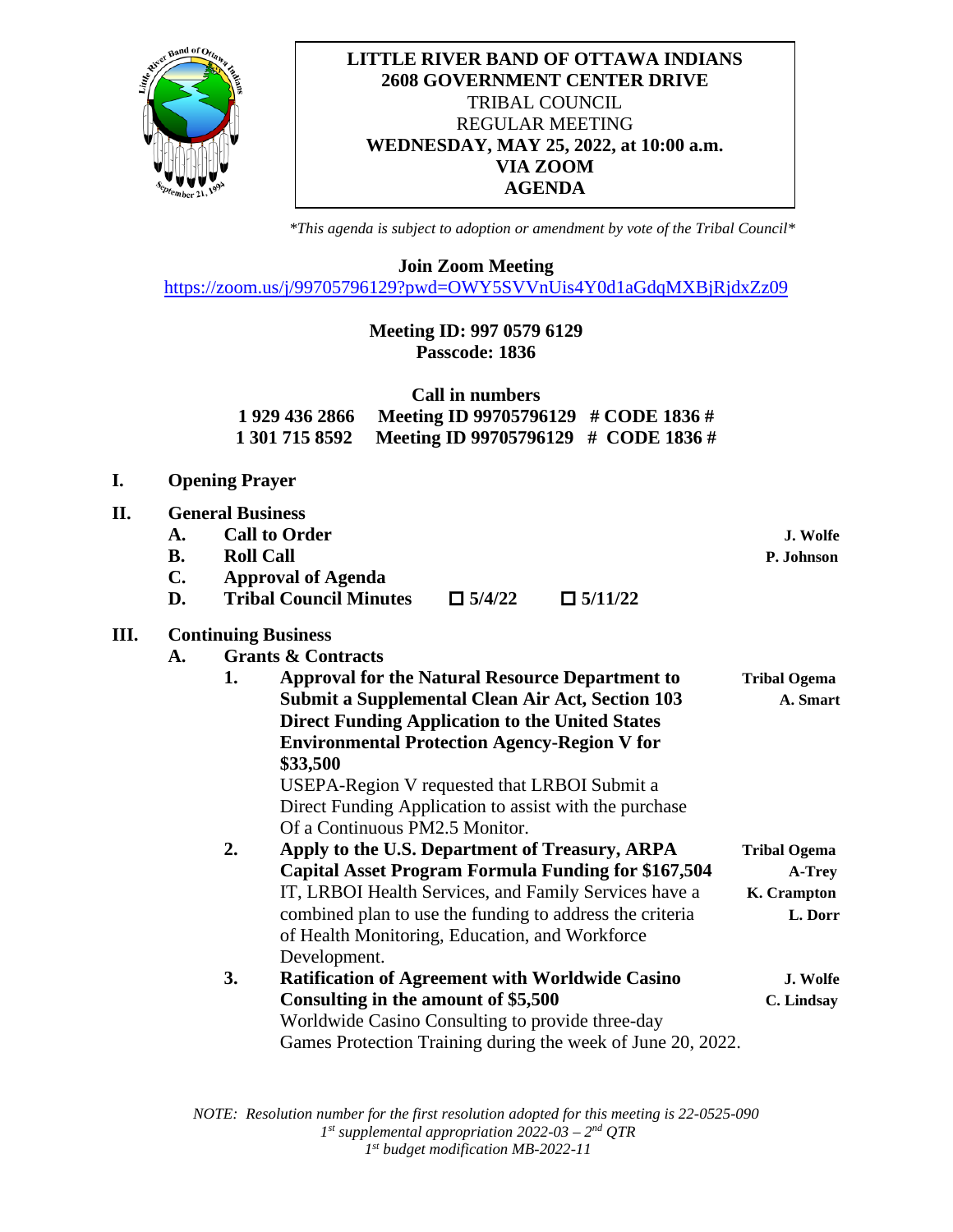# **B. Budget Modifications**

IV.

**VI.** 

|                 |                                                                                                                                                                                              | 1.                                 | Acceptance of contract funds from the U.S.<br><b>Environmental Protection Agency-Air Quality</b><br>Program and approving a modification to the<br>Operating Budget MB-2022- in the amount of<br>\$43,000                                                   | <b>Tribal Ogema</b><br>A. Smart         |  |  |
|-----------------|----------------------------------------------------------------------------------------------------------------------------------------------------------------------------------------------|------------------------------------|-------------------------------------------------------------------------------------------------------------------------------------------------------------------------------------------------------------------------------------------------------------|-----------------------------------------|--|--|
|                 |                                                                                                                                                                                              | 2.                                 | Acceptance of funds.<br>Acceptance of contract funds from the U.S.<br><b>Department of Agriculture-FDPIR CARES Act</b><br>and approving a modification to the Operating<br>Budget MB-2022-__ in the amount of \$114,525<br>Acceptance of funds.             | <b>Tribal Ogema</b><br><b>B.</b> Willis |  |  |
|                 |                                                                                                                                                                                              | 3.                                 | <b>Acceptance of contract funds from the Department</b><br>of Health and Human Services-Indian Health<br>Services and approving a modification to the<br>Operating Budget MB-2022- in the amount of<br>\$3,703<br>Acceptance of funds.                      | <b>Tribal Ogema</b><br><b>B.</b> Willis |  |  |
|                 |                                                                                                                                                                                              | 4.                                 | <b>Acceptance of contract funds from the Department</b><br>of Health and Human Services-Indian Health<br>Services and approving a modification to the<br>Operating Budget MB-2022- in the amount of<br>\$745<br>Acceptance of funds.                        | <b>Tribal Ogema</b><br><b>B.</b> Willis |  |  |
| <b>Revised:</b> |                                                                                                                                                                                              | 5.                                 | <b>Acceptance of contract funds from the Department</b><br>of Health and Human Services-Health Services<br>Center 105(L) Development and approving a<br>modification to the Operating Budget MB-2022-<br>in the amount of \$360,223<br>Acceptance of funds. | <b>Tribal Ogema</b><br><b>B.</b> Willis |  |  |
|                 | C.                                                                                                                                                                                           |                                    | <b>Approval of Budgeted Expenditure</b>                                                                                                                                                                                                                     |                                         |  |  |
| IV.             | A.<br><b>B.</b>                                                                                                                                                                              | <b>Old Business</b>                | <b>Operations Report</b><br>$\Box$ April 2022<br><b>Little River Casino Resort Preference Report</b><br>$\Box$ April 2022                                                                                                                                   |                                         |  |  |
| V.              |                                                                                                                                                                                              | <b>New Business-None Submitted</b> |                                                                                                                                                                                                                                                             |                                         |  |  |
| VI.             | <b>Concluding Business</b><br>Next Meeting Date(s) - Wednesday, June 1, 2022<br>A.<br><b>Ogema Weekly Status and Business Update</b><br><b>B.</b><br>C.<br><b>Legislative Affairs Update</b> |                                    |                                                                                                                                                                                                                                                             |                                         |  |  |

*NOTE: Resolution number for the first resolution adopted for this meeting is 22-0525-090 1st supplemental appropriation 2022-03 – 2nd QTR 1st budget modification MB-2022-11*